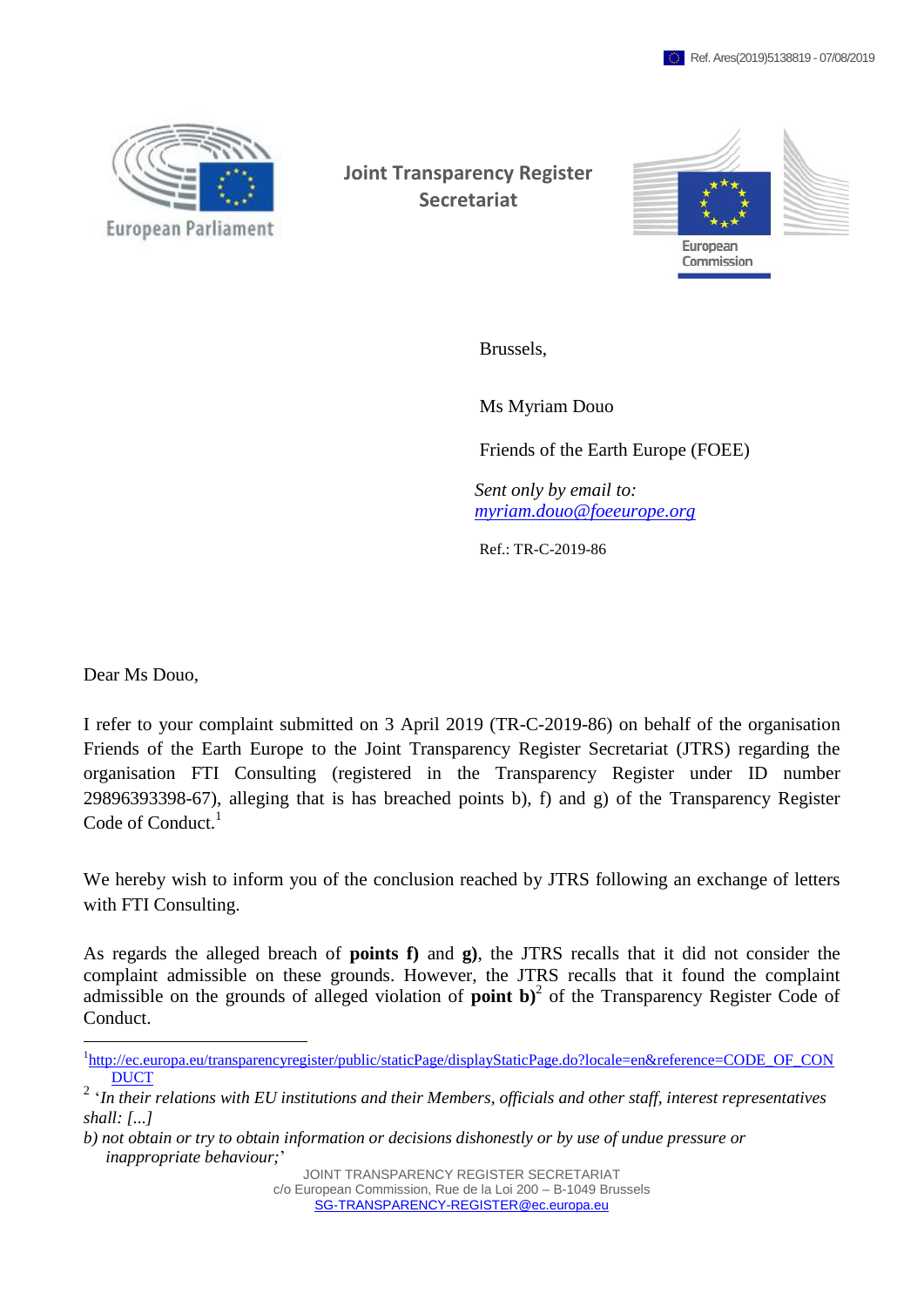You were also informed by letter of 21 June 2019 that the JTRS saw enough reasons to examine the propriety of trying to influence a politician's decision whether or not to accept a meeting invitation by highlighting an intention to grant a monetary donation to a third party.

The JTRS has made the following points in reaction to statements made by FTI Consulting:

- i) Regarding a statement made by FTI Consulting that out of 201 potential respondents approached in respect of the perception audit, including MEPs and NGOs, only Xavier Benito Ziluaga MEP had concerns that the Code of Conduct may have been breached, the JTRS reacted, that it was not in a position to verify who the approached '201 potential respondents' in respect of the perception audit were as it has not seen this list. Furthermore, it pointed out that the fact that only one MEP respondent submitted a complaint to the JTRS does not necessarily mean that other individuals did not have any concerns that the Transparency Register Code of Conduct may have been breached, even if they did not submit formal complaints.
- ii) The JTRS made it clear to FTI Consulting that it did not in any way question the practice of perception audits or the practice of granting charitable donations. However, the JTRS did not see why an invitation sent to a given person, much less an MEP or an EU official, to contribute to a perception audit needs to be linked with making a charitable donation to a third party. Charitable actions to finance noble causes, in the opinion of the JTRS, should be stand-alone activities, completely independent from an organisation's Public Affairs agenda towards the EU institutions. The intention to make such a donation, in the view of the JTRS, does not need to be mentioned when approaching politicians about their opinions as the charitable act has nothing to do with the subject of the sought meeting.
- iii) Furthermore, in reply to FTI Consulting's claims, the JTRS noted that it was not in a position to verify whether 'offering a modest charitable donation in this way' is 'commonplace' among professional consultancies and even if such practices were widespread, it did not automatically follow that they were consistent with the principles enshrined in the Transparency Register Code of Conduct. The JTRS also noted that FTI did not provide any concrete names or evidence in relation to the mere statement that 'it was MEPs themselves who originally suggested the granting of charitable donations'.
- iv) The JTRS did not share FTI Consulting's view that this perception audit falls outside the scope of activities covered by the Transparency Register. In the understanding of the JTRS, such an audit conducted with a selected sample of stakeholders constitutes a well-conceived investment and is typically ordered by a client with the underlying objective to support its wider Public Affairs strategy. Therefore, for the purposes the Transparency Register, such an audit should be conceived as a 'capacity-building tool' and, at the very least, be considered an 'indirect' influencing activity which should be duly recognised and accounted for in an organisation's registration (under the Financial data heading).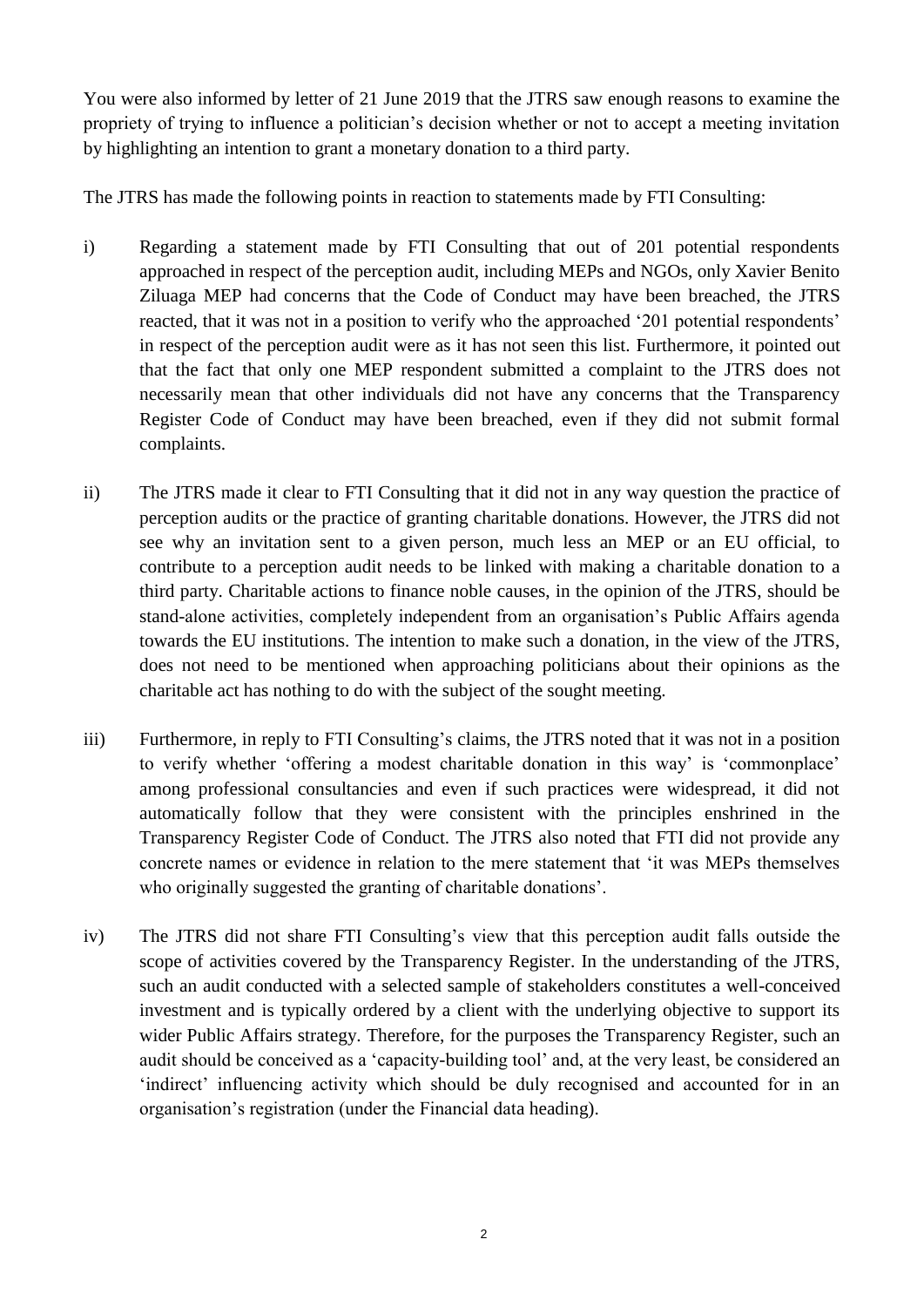- v) The JTRS made it clear to FTI Consulting that the very fact that an MEP felt compelled to file a complaint to the JTRS demonstrates that he clearly felt uncomfortable about the link between his acceptance of the meeting with FTI Consulting and the granting of the charitable donation by Eurogas that was being highlighted in the email sent to him. The JTRS also stressed that despite FTI's statements that it did not seek to exert any pressure and that it had not behaved inappropriately, the circumstances around this case were evidently perceived differently by the MEP.
- vi) As regards the most important the matter at hand, the JTRS in its letter to FTI Consulting stated that it had never been confronted with the practice of offering donations to third parties when contacting representatives of the EU institutions. Therefore, so far, it has not had the opportunity to provide relevant advice either directly to professional consultancies and their clients or via other means such as the Implementing Guidelines. In this respect, and taking into account the extensive explanations provided by FTI, the JTRS has reached the conclusion **that there has been no intentional non-compliance with point b) of the Code of Conduct** by FTI in the meaning of paragraph 33 of the Interinstitutional Agreement on the Transparency Register<sup>3</sup>.
- vii) The JTRS underlined its position that the gesture of offering a charitable contribution in recognition of the time granted by an interviewee – who is an MEP, a European Commissioner or an EU official – is problematic from an ethical and from a perception point of view. As such, it is the appreciation of the JTRS, that this practice is not in line with the spirit of the Transparency Register Code of Conduct and the norms of behaviour it seeks to establish regarding interactions with representatives of the EU institutions.

Taking into account these considerations, the JTRS issued a recommendation to FTI Consulting to cease partaking in such practices whether they are conducted by professional consultancies on behalf of their clients, or directly by their clients. The JTRS stressed that adopting such a prudent approach should avoid the risk of similar situations occurring in the future due to possible misinterpretations or differing perceptions on the part of various actors.

FTI Consulting has welcomed the JTRS' recommendations and confirmed in writing that it will cease with immediate effect the practice, which was the subject of the complaint.

```
https://eur-lex.europa.eu/legal-content/en/TXT/?uri=uriserv:OJ.L_.2014.277.01.0011.01.ENG
```
 $\overline{a}$ 

 $3$  Agreement between the European Parliament and the European Commission on the transparency register for organisations and self-employed individuals engaged in EU policy-making and policy implementation, OJ L 277, 19.9.2014, p. 11.